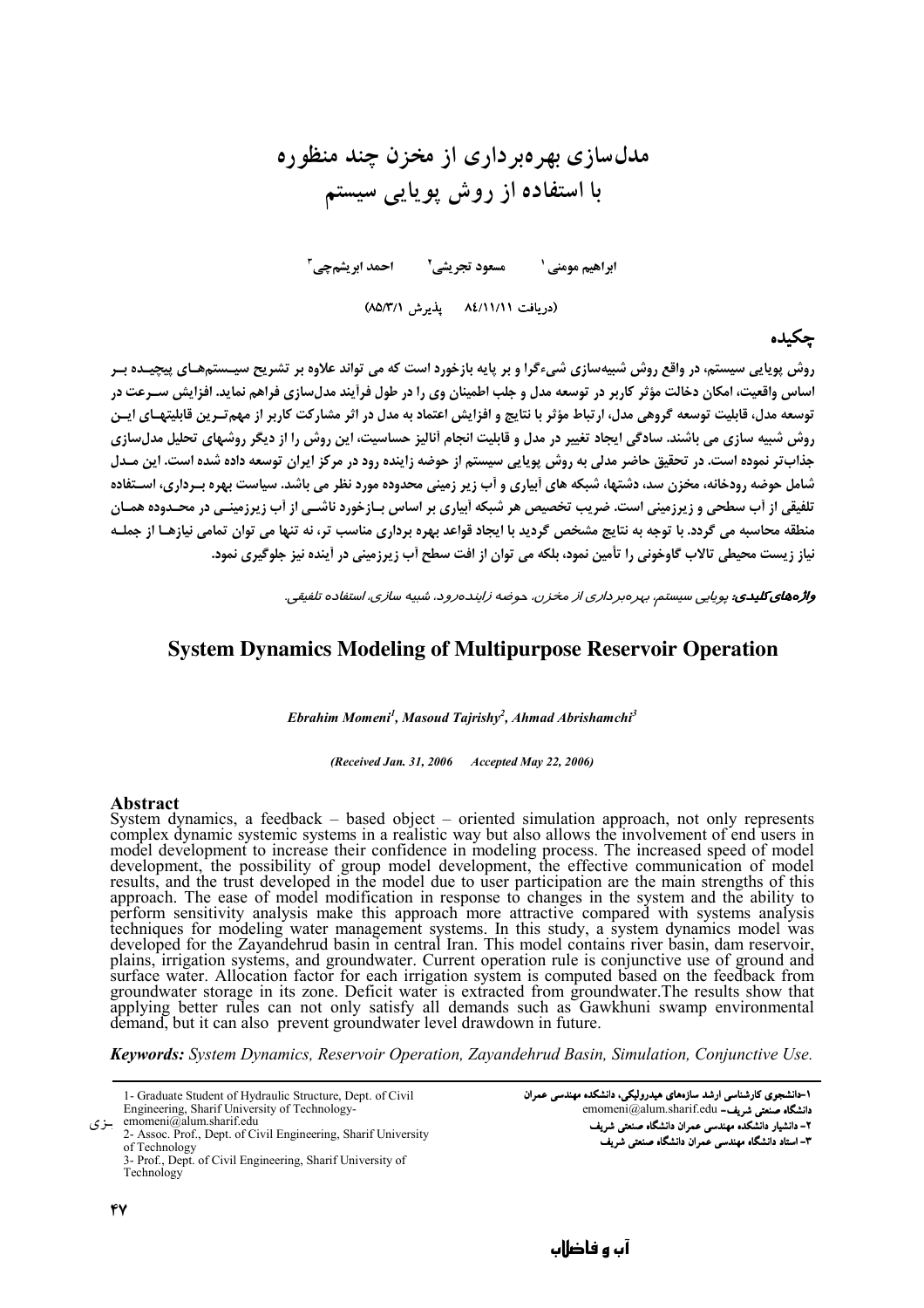و مدیریت منابع مورد توجه محققان مهندسی منابع آب قـرار گرفتـه است. انواع مدلهای به کار رفته در این گونـه مـسائل بـه سـه دسـته مـدلهـاي شـبيه سـازي'، بهينـه سـازي' و تركيـب شـبيه سـازي و بهینهسازی تقسیم می شوند. مدلهای شبیه سـازی بـر اسـاس " اگـر آنگاهها" استوار است. این به آن معنا است که تحت یـک طراحـی و (یا) سیاست بهره برداری، به احتمال زیاد در هر زمـان و در یـک یـا چند مکان چه روی خواهد داد [۱]. مزیت روشهای شـبیه سـازی در ۔<br>توانایی آنها برای حل مدل هایی از تحلیـل سیـستم هـای منـابع آب است که دارای روابط و قیـدهای غیـر خطـی هـستند. در حـالی کـه روشهای بهینه سازی به نـدرت توانـایی رسـیدگی بـه آنهـا را دارنـد. بیشتر این روشها توسط لاکس و همکاران <sup>۳</sup>شرح داده شدهاند [۲].

تحلیل سیستم ها جایگاه مهمی در زمینه مدیریت منابع آب دارد و شبیهسازی، یک ابزار ضروری تصمیمگیـری در فرآینـد مـدیریت مخزن می باشد [۳]. در هر حال نیاز بـه یـک ابـزار شـبیهسـازی کـه بتواند سیستمهای پیچیده را بر اساس واقعیت موجود شرح داده و بـه کاربر اجازه شرکت در توسعه مدل را، به منظـور افـزايش اعتمـاد در فرآيند مدلسازي بدهد، وجود دارد.

پویایی سیستم روشی شیء گرا<sup>۴</sup> و بر اساس بازخورد<sup>۵</sup>است کـه علاوه بر داشتن خصوصیت ذکر شده، در مقایسه بـا دیگـر روشـهای تحلیل سیستمها ساده و مؤثر بوده و همچنـین در شـرح سیـستم بـه ریاضیات پیچیده احتیاج نـدارد. ایـن روش بـه صـورت یـک روش کارآمد و عمومی در مدلسازی سیستمهای منابع آب به کار می رود. کیــز ٔ و پــالمر ْ ، روش فــوق را در شــبیهســازی مطالعــات

خشکسالی به کار گرفتند [۴]. فلچـر^ایـن روش را بـه عنـوان یـک روش تحليــلٍ تــصميم در مــديريت كــم آبــي اســتفاده نمــود [۵]. سیمونوویچ`و فامی``، از روش فوق برای ارزیابی دراز مدت منابع آبي و تحليل سياستهاي اعمالي در حوضه رودخانه نيل در مصر بهـره جستند [۶]. همچنین رویستون `` ، این روش را در تـأمین تقاضـای آب و بهـرهبـرداري از مخــزن چنــد منظـوره لــويس اســميت<sup>۱۲</sup> در رودخانه بلک وریور<sup>۱۳</sup> به کار گرفت [۷]. احمـد و سـیمونوویچ، بـا

- Simulation
- Optimization
- Loucks et al.
- Object-Oriented Feedback

استفاده از این روش، بهرهبرداری از مخزن شـلماوس ۱۴ در رودخانـه آسینیبوین<sup>۱۵</sup> را برای سال پرآبی و چندین سـیلاب رخ داده بررسـی نمودند. ایشان در این تحقیق اثرات مدیریت سیلاب در مخـازن بـا سرریزهای دریچهدار و سرریزهای بدون دریچه با یکـدیگر مقایـسه شده و رفتار مدل برای شرط اولیه تراز مخزن، تحلیل حساسیت شده است [۸].

همچنـین احمـد و سـیمونوویچ از پویـایی سیـستم در محاسـبه خــسارت ناشــي از ســيلاب اســتفاده نمودنــد [۹] و نيــز تحليــل سیاستهای مـدیریت سـیلاب را از دیـدگاه اقتـصادی انجـام دادنـد .<br>[۱۰]. تیگاواراپو<sup>۱۶</sup> و سیمونوویچ برای مدلسـازی بهـرهبـرداری از سیستم چند مخزنه به منظور تولید نیروی برق آبی از پویایی سیـستم استفاده و به منظور بررسـي كـارآيي سيـستم از دو شـاخص قابليـت اطمینان و آسیب پذیری بهره بردند [۱۱].

سیسل<sup>۱۷</sup> و بارلاس<sup>۱۸</sup> از پویایی سیستم در پاسخ به سـؤالات در مورد میزان تولید نیروی برق آبی، توسعه کـشاورزیّ، انتخـاب نـوع کشت، مؤلفههای زیستمحیطی و تولیـدات کـشاورزی در جنـوب شرقي تركيه استفاده كردند [١٢و١٢].

در ايـن مقالـه، مـدلي بـه روش پويـايي سيـستم در نـرم افـزار Vensim ساخته شده است که در آن مخزن سد، سفره آب زیرزمینـی و جريان در طول رودخانه مدلسازي شده و به راحتي مي توان تـأثير اعمال سیاست جدید یا تغییر در سیاستهای قبلی بهره بـرداری از هـر يَک از اين مؤلفهها را بر مؤلفههاي ديگر مـشاهده نمـود. بـالا بـردن سطح شناخت از منطقه و يافتن راه حلبي براي كـاهش مـشكلات موجود و نيـز بررسـي چنـد سـناريو از مهمتـرين اهـداف انجـام ايـن تحقیق به شمار میرود.

٢- روش تحقيق ۲-۱-روش پویایی سیستم از جملـه مفـاهيم بـا اهميـت در روش پويـايي سيـستم، قـانون پیوستگی است کـه در مباحـث بهـرهبـرداری از مخـازن از مفـاهیم

اساسی است. ابزار مورد اسـتفاده در ایـن روش شـامل ذخیـرهـا<sup>۱۹</sup>۰

حر مانعا<sup>۲۰</sup>، رابطها<sup>۲۷</sup> و میدلها<sup>۲۲</sup> میے باشیند. ذخیبر دهیا بیا متغیر هیای

Keves

Palmer

Fletcher

Simonovic

 $10$  Fahmy

 $11$  Royston

 $12$  Lewis Smith

<sup>&</sup>lt;sup>13</sup> Black Warrior

 $14$  Shellmouth

 $15$  Assiniboine

 $^{16}$ Teegavarapu

 $^{\rm 17}$  Saysel

 $^{\rm 18}$  Barlas

 $^{19}$  Stocks

 $^\mathrm{20}$  Flows

 $21$  Connectors

 $22$  Converters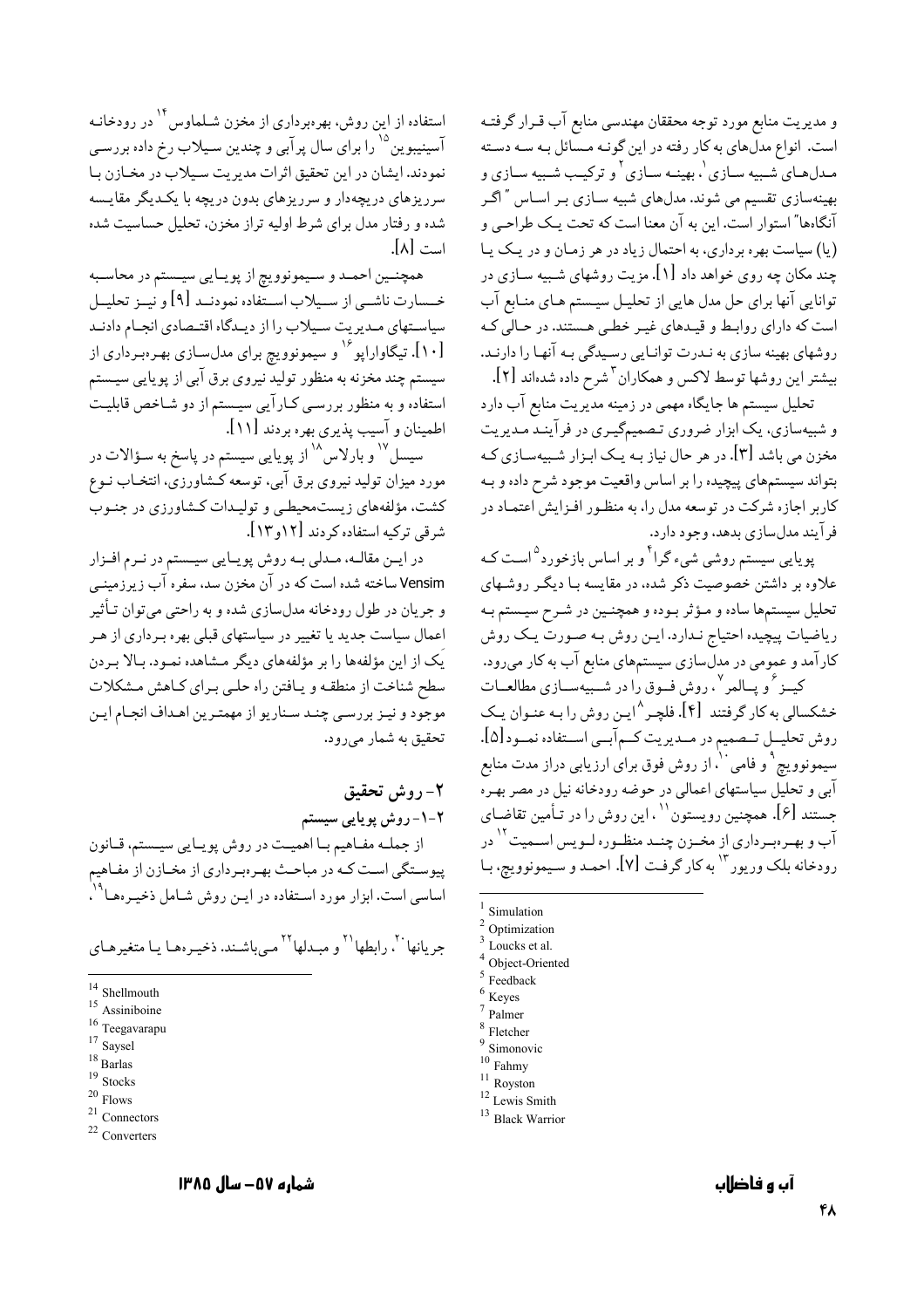حالت، انبارهایی هستند که حـالات سیـستم را مـشخص مـیکننـد و اطلاعاتی که برای تصمیمگیری و اجرا لازم است توسط آنها تولیـد میشود. ذخیره، نیروی اینرسی و حافظه سیستم است.

نمایش فرآیند بازخورد مهمترین هنر این روش است کـه همـراه بـا سـاختار ذخيـره و جريــان، توابــع غيرخطـي ٰ و تــأخير زمــاني ْ ، دینامیک سیستم را تعریف میکنند. پیچیدهترین رفتارهـا از تقابلهـا (بازخوردها)ی میان اجزای سیستم نتیجه میشود نـه از پیچیـدگی خود اجزاء. بازخورد، در بردارنده این مفهوم است که تغییـرات یـک متغیر سرانجام بر مقدار آتی خود آن نیز اثر خواهـد داشـت. پویـایی سیستم از دو نوع حلقههای بازخوردی مثبت (خود تقویت کننــده) و منفي (خود اصلاح كننده) به وجود مي آيد. حلقـه هـاي منفـي باعـث ایجاد تعادل و پایداری در سیستم می گردند [۱۴و۱۵].

#### ٢-٢- ساختار مدل

از آنجا که هدف از ساخت مدل، بهره بـرداري مناسـب از مخـزن سد و آب زيرزميني منطقه و همچنين بـالا بـردن سـطح شـناخت از منطقه مورد مطالعه است، مدل پیشنهادی دارای شش قسمت عمـده میباشد. قسمتهای مختلف مدل ایجاد شده در نرم افـزار Vensim در زیر شرح داده می شود.

۲-۲-۱-زیرسیستمهای تهیه داده های ورودی

در این تحقیق از قابلیت پیش بینی جریان در تعیین خروجبی از مخزن استفاده شده است؛ به این صورت که با اعمال روابط به دست آمده در مدل، جريان ماهانه ورودي به مخزن پيش بيني شـده اسـت. از روی این جریان میزان جریـان خروجـي از مخـزن تعيـين شـده و سپس به منظور جلـوگیری از دخالـت خطـای پـیش بینـی در نتـایج دیگر، برای تعیین حجم ذخیره مخزن در انتهای هـر مـاه از دادههـای تاریخی استفاده گردیده است.

در این قسمت میزان نیـاز بخـش شـرب و صـنعت نیـز محاسـبه میگردد. جمعیت با یک متغیر ذخیره نشان داده شده و میزان افزايش جمعيت با متغير جريان به ذخيره جمعيت اضافه مي شـود. ضریب رشد جمعیت و سرانه مصرف از دیگر متغیرهای به کار رفتـه است. براي تعيين نياز صنعت نيز با اعمال ضريب رشد، نيـاز ايـن بخش محاسبه می گر دد.

همچنین در این قسمت از مدل، محاسبه آب مورد نیـاز آبیـاری هر کدام از دشتهای کشاورزی و مجموع آنها صورت می پذیرد. نیـاز آبیاری با توجه به سطح زیرکشت غالب سالهای اجرای برنامـه، نیـاز آبی محصولات مختلف و راندمان آبیاری محاسبه میگردد. سـاختار مدل در این قسمت دارای پیچیدگی خاصی نبوده و متغیرهای مـورد استفاده توسط مـدل در مرجـع [۱۶] آورده شـده و لـذا در ادامـه از نشان دادن شكل مربوط به مدل اين قسمتها صرفنظر شده است.

٢-٢-٢- تعيين جريان خروجي از مخزن

این بخش اساسی ترین قـسمت مـدلسـازی اسـت کـه از نتـایج حاصل از قسمت قبل در تعیین ورودی و خروجیهای مخزن استفاده می شود. در این مرحله در تعریف روابط خروجی از مخـزن، قـوانین تصمیم گیری نقش اساسی را ایفا می کند. شکل ۱ قسمتی از مدل که برای ساختار مخزن، ورودی و خروجی آن بـه کـار مـی٫ود را نــشان میدهد. همان طور که در این شکل دیده مـی شـود، حجـم ذخیـره در مخزن سد با یک متغیـر ذخیـره (حالـت) و هـر یـک از متغیـر هـاي ورودی، تبخیر، رها سازی و سرریز با یک متغیر جریـان نــشان داده شده اند. تعیین سرریز جریان بـا توجـه بـه حـداکثر ارتفـاع آبگیـري مخزن و جریانهای ورودی و خروجی و حجـم ذخیـره مخـزن تعیـین میگردد. به دلیل قابلیت پیش بینی مدل در تعیین جریان ورودی در ماههاي اوليه سال (فروردين تا خرداد)كه احتمـال وقـوع سـيلاب وجود دارد، میـزان سـرریز لازم هـر مـاه تعیـین مـي گـردد. مجمـوع جريان رهاسازي شده و تلفـات مخـزن از مجمـوع جريـان ورودي و حجم ذخیره مخزن کسر می گـردد. حجـم باقیمانـده بـا حجـم معـادل حداکثر ارتفاع آبگیری مقایسه شده و مازاد آن بـه عنـوان سـرریز از مخزن خارج مي شود.

۲-۲-۳- جریان در طول رودخانه، برداشتها و برگشتهای آب

برای مدلسازی جریان در طول رودخانـه از نمـودار جریانهـایی استفاده شـده کـه ورودي و خروجـي آنهـا چـاه و چـشمه اسـت. هـر ایستگاه با یک جریان نشان داده شده که مقـدار ایـن جریـان معـرف حجم آب رسیده به ایـستگاه مـورد نظـر در طـول یـک دوره زمـاني ماهانه است.

۲-۲-۴- قسمت آب زیرزمینی شامل تغذیه و برداشتها برای آب زیرزمینی هر یک از پنج دشت کشاورزی، مـدلی بـه صورت شكل ٢ ساخته شده است. حجم ذخيره آب زيرزمينـي تحت

شماره ۵۷ سال ۱۳۸۵

آب و فاضلاب

<sup>&</sup>lt;sup>1</sup>Nonlinear Functions  $2$  Delay Time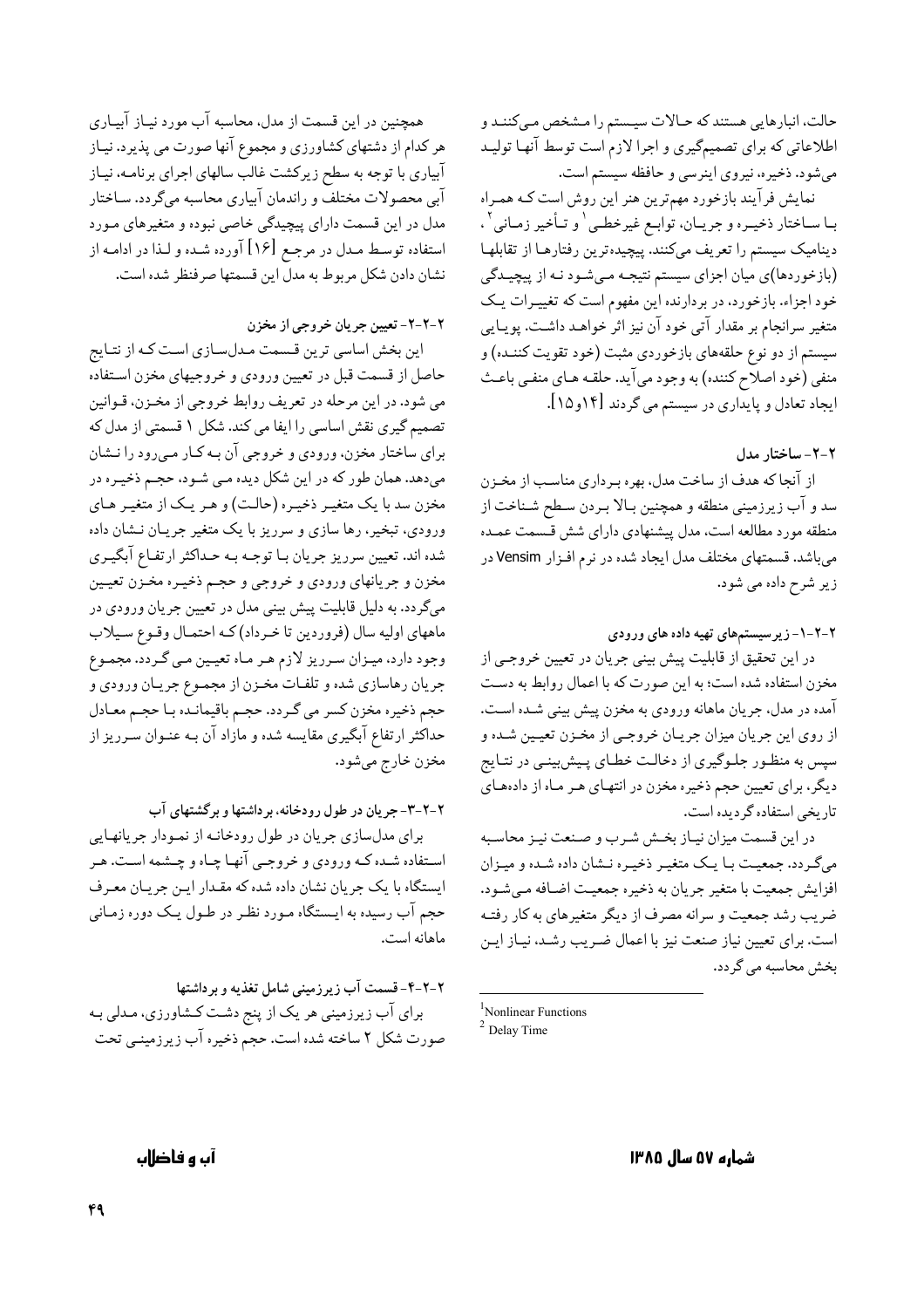

شکل ۲- قسمتی از مدل شامل آب زیرزمینی در محدوده یکی از دشتها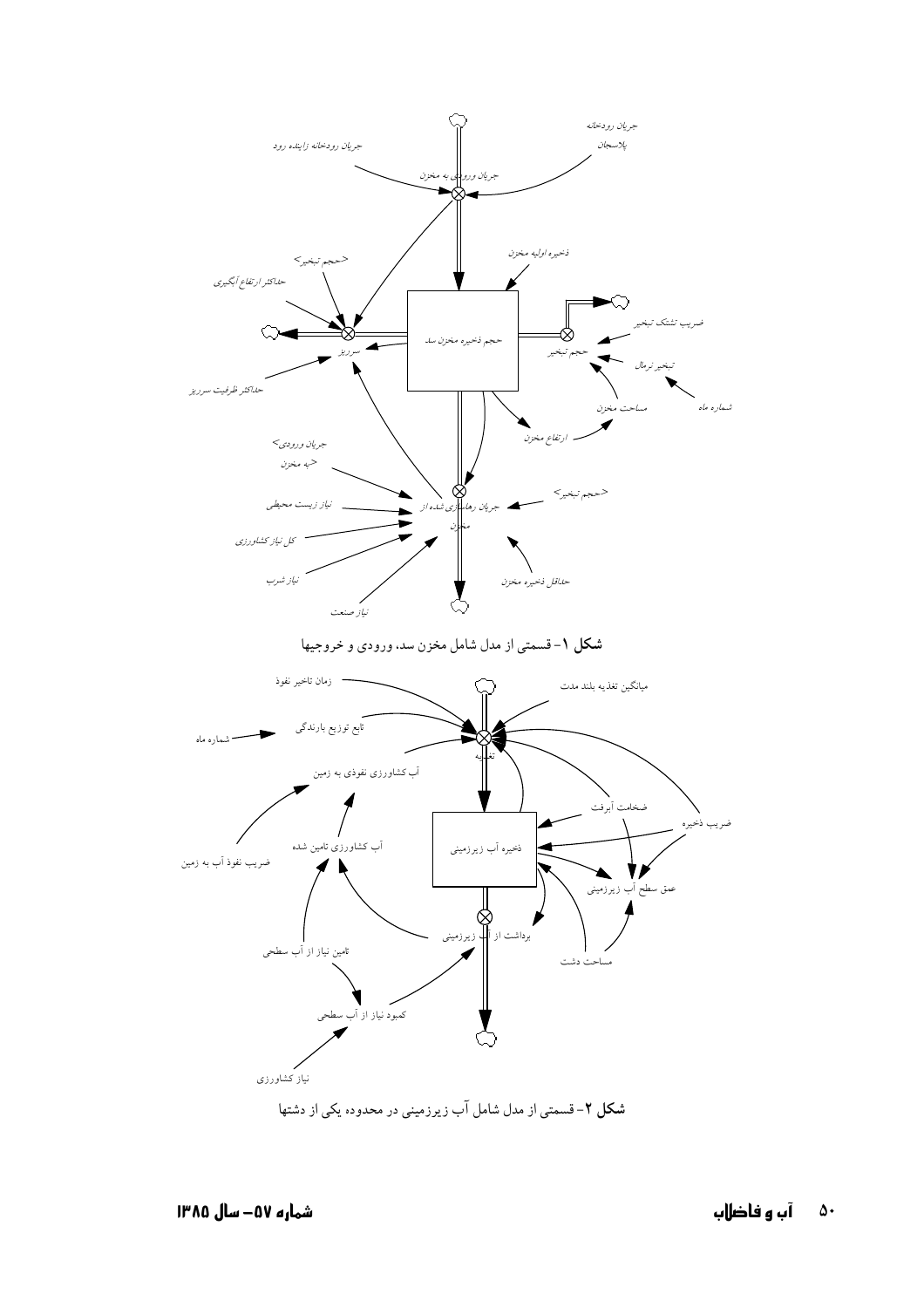تأثير اين طرحها، با يک متغير ذخيره(حالت) نشان داده شـده اسـت. ميانگين تغذيـه بلنـد مـدت آب زيرزمينـي (شـامل همـه وروديهـا و خروجیها به جز آب نفوذی از آبیاری) با استفاده از تابع تـوزیعی کـه از تقسیم میانگین بلند مدت بـارش ماهانـه بـه میـانگیّن بلنـد مـدت بـارش سـالانه در آن محـل بـه دسـت آمـده، بـه حجـم ذخيـره آب زیرزمینی مورد نظر اضافه مـی گـردد. بـه منظـور ایجـاد تـأخیر در پیوستن آب بـه ذخیـره آب زیرزمینـی از تـابع تـأخیر <sup>\</sup>کـه از توابـع تعریف شده در نرم افزار Vensim است استفاده گردیده است.

## ۲-۳-بررسی منطقه مطالعاتی

حوضــه آبريــز زاينــده رود بــا مــساحت تقريبــي ۴۱۵۲۴ کیلومترمربع، در بخش میـانی فـلات مرکـزی ایـران قـرار دارد کـه حـدود ۱۶۶۷۰ کیلومترمربـع ایـن حوضـه را منـاطق کوهـستاني و ۲۴۸۵۴ کیلومتر مربع آن راکوهپایه و دشت تشکیل میدهـد [۱۷]. رشد جمعیت و فعالیت صنایع بزرگ موجب افزایش تقاضای آب و رقابت در حوضه زاینده رود شده و در این رابطه بخش کشاورزی بيشتر تحت تأثير قرار گرفته است [١٨].

فقط حوضه بالادست درياچه زاينـده رودكـه مـساحتى كمتـر از ۱۰٪کل حوضه را شامل می شـود، در تـأمین جریانهـای آبـی مـؤثر مىباشد. اين محدوده شامل مناطق بالادست محل احداث تونل سوم کوهرنگ در حوضه آبریز کـارون علیـا، بخـشهایی از حوضـه دز کـه محدود به چشمه لنگان میشود و مناطق بالادست سد زاینده رود در حوضه آبریز زاینده رودكه خود به سـه قـسمت زیرحوضـه ایـستگاه هیـدرومتري اسـكندري واقـع بـر رودخانـه پلاسـجان، زيرحوضـه ايستگاه قلعه شاهرخ واقع بر رودخانه زاينده رود و زيرحوضه ميـاني که در میان دو زیر حوضـه مزبـور واقـع شـده و کلیـه ورودیهـای بـه دریاچه سد زایندهرود که از این زیر حوضه عبـور مـیکنـد را شـامل می شو د.

محمدوده دوم از پایین دست سـد شـروع شـده و تـا بـاتلاق گاوخونی ادامه مبی پابد. رودخانـه در ایـن محـدوده در حـدود ۳۵۰

 $1$  Delay Fixed

| لنحانات         | مهيار شمالى            | نجف آباد             | اصفهان و برخوار        | کوهپایه و سگزی  | ضرایب و پارامترها                  |
|-----------------|------------------------|----------------------|------------------------|-----------------|------------------------------------|
| لنحانات         | مهيار شمالي            | نكوآباد              | برخوار                 | آبشار و رودشتین | شبکه آبیاری                        |
| ۷۱۹             | ۱۵۱                    | ٧λ٠                  | ۲۸۲۲                   | F. F9           | مساحت (كيلومتر مربع)               |
| $\cdot/7$       | $\cdot$ /۳             | $\cdot/\tau$         | $\cdot$ /۴             | $\cdot$ /۴      | نرخ نفوذ از آبیاری                 |
| ۲۶.             | ۱۵۹                    | ۴۱۱                  | 14/0                   | ۱۹۲             | تغذيه سالانه بجز نفوذ آبياري (MCM) |
| ۱۸۰             | ۲۵۰                    | ۱۵۰                  | ۳۰۰                    | ۱۵۰             | پهناي لايه آبرفتي (متر)            |
| $\cdot/\cdot$ ۵ | $\cdot / \cdot \Delta$ | $\cdot/\cdot \Delta$ | $\cdot / \cdot \Delta$ | $\cdot/\cdot$ ۵ | ضريب ذخيره                         |

| جدول ۱- پارامترها و ضرایب سفره آب زیرزمینی در محدوده دشتهای مورد مطالعه [۱۷و۲۰] |  |
|---------------------------------------------------------------------------------|--|
|                                                                                 |  |

مطالعه آورده شده است.

کیلومتر را میپیماید تا به باتلاق برسد. تقریباً تمام آب پشت سد به

این منطقه انتقال یافتـه و بـه مـصارف مختلـف کـشاورزي، شـرب،

صـنعت وتـأمين نيـاز زيــست محيطـي مـيرسـد. مـصرف بخـش

كشاورزي، عمده مصرف اين حوضه است. البته تأمين نيـاز شـرب و

صنعت از اولویت بالاتری نسبت به کشاورزی برخوردار است و در سالهای خشک پس از تأمین آب مورد نیاز این دو بخش، مـازاد آب

به بخش کشاورزی اختصاص می یابد. مهمترین شـبکه هـای آبیـاری حوضه، شبکه سنتي لنجانـات و شـبکه هـاي مـدرن نکوآبـاد، مهيـار،

برخـوار، رودشـت و آبـشار مـىباشـد. موقعيـت ايـن شـبكه هـا و

ایستگاههای هیدرومتری در شکل ۳ نشان داده شده است. رانـدمان

آبیاری در شبکه های مختلف متفـاوت بـوده کـه مـیتـوان میـانگین

رودخانه باز می گردد. ضریب برگشت آب به رودخانه از آب شهری

۰/۸، صنعت ۰/۵، شبکه های آبیاری برخوار و مهیـار ۰/۱ و سـایر

سگزی، اصفهان-برخوار، نجف آباد، مهیارشمالی و لنجانات به علت

ارتباط مستقیم بـا رودخانـه زاینـدهرود و در برگـرفتن سیـستمهـای

آبیاری شش گانه ذکر شده بـرای مطالعـه و بررسـی اهمیـت بیـشتری

دارند. طبـق مطالعـات انجـام گرفتـه در امـور آب اصـفهان در سـال

۱۳۷۹، تمامی دشتها دارای کاهش در میزان ذخـایر آب زیرزمینـی

بودهاند [۲۰]. یکی از مهمترین عوامل آن را میتوان وقـوع یـک

دوره خشکسالی در حوضه دانست. نکته لازم به ذکـر اینکـه، در ایـن

مطالعه اگر چه هر يک از اين دشتها به عنوان يک واحد مطالعاتي بـا

یک سفره آب زیرزمینی جدا در نظر گرفته شده است، ولی برخـی از

این سفرهها بـر روی یکـدیگر تأثیرگذارنـد. در جـدول ۱ ضـرایب و

پارامترهـاي مربـوط بـه آب زيرزمينـي در محـدوده دشـتهاي مـورد

حوضه، شـامل تعـدادي از دشتهاسـت كـه دشـتهاي كوهپايـه-

در طول مسیر رودخانه مقداری از آب برداشت شـده دوبـاره بـه

راندمان کلیه شبکه ها را در حدود ۰/۳۶ در نظر گرفت [۱۷].

شبكه ها ۰/۲ تخمین زده شده است [۱۹].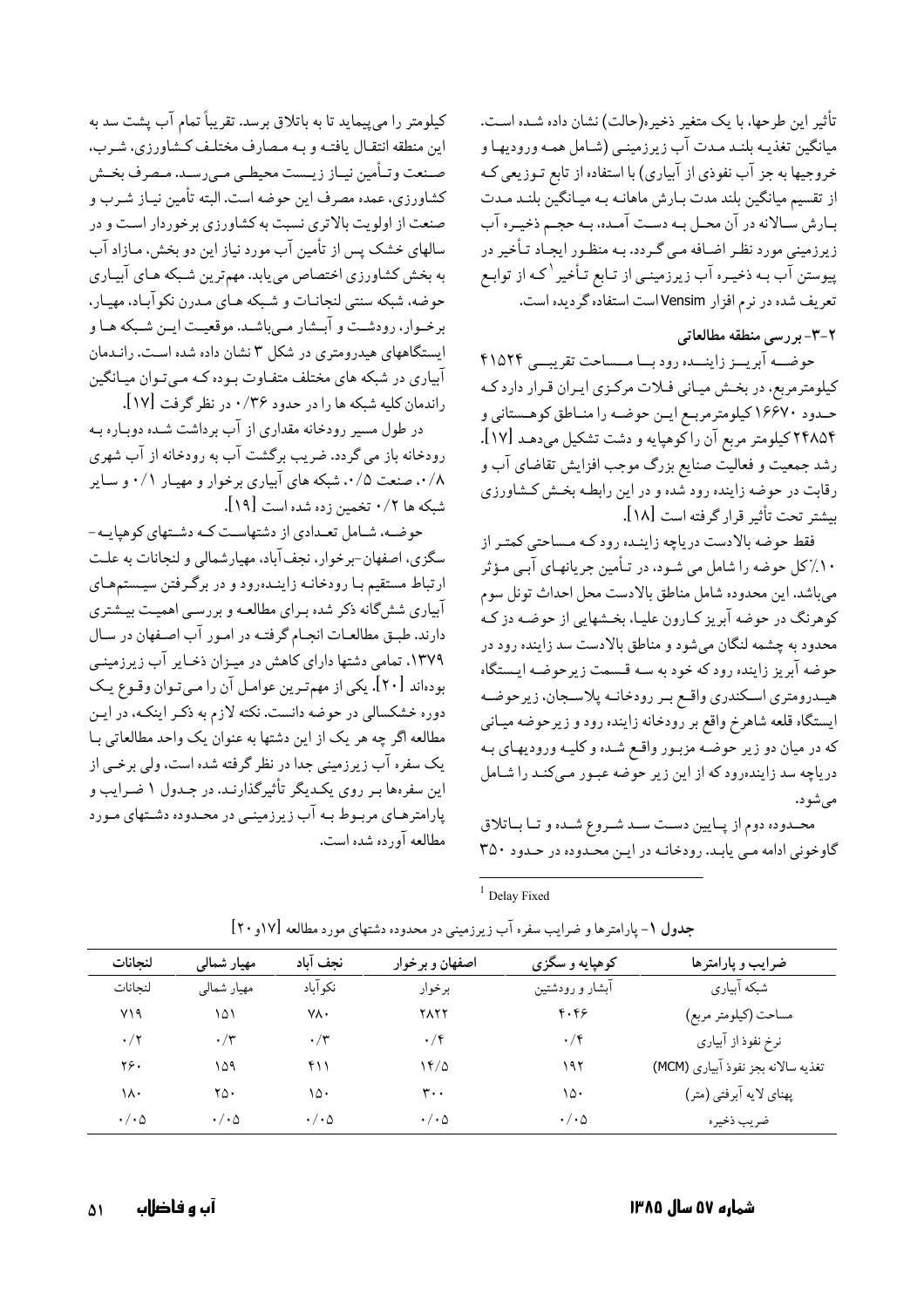

شکل ۳-موقعیت شبکه های آبیاری و ایستگاههای هیدرومتری

۲-۴-۱- مقایسه رفتار مدل با رفتار مرجع در این قسمت با دادن اطلاعات سالهای گذشته بـه مـدل، رفتـار آن با رفتار مرجع مقايسه گرديد [١۴و١٥]. به دليل نبـود اطلاعـات كامل، اين كار در سه قسمت انجام پذيرفت. قسمت اول مربـوط بـه كنترل رفتار مخزن تحت ورودي و خروجي مشخص در طي سالهاي ١٣٧٠ تا ١٣٧٩ بود. اطلاعات اين سالها به صورت دادههاي تاريخي وارد شده و حجم ذخيره مخزن در طي ايـن سـالها بـا مقـادير ثبت شده در محل سد مقايسه گرديد كه نتـايج آن در شـكل ۴ آورده شده است. این شکل نشان میدهد که مدل، رفتار مرجع را بـه خـوبی بازسازی میکند و اختلاف کم موجود نیـز ناشـی از دقـت دادهمـا از جمله دادههای جریان ورودی به مخزن است.

قسمت دوم مربوط به جريان در طول رودخانه ميي باشد كـه بـا دادن اطلاعات سالهای ۱۳۷۰ تا ۱۳۷۹، رفتار مدل و مرجع در ایستگاههای هیدرومتری مختلف بررسبی گردیـد. بـا بررسـی نتـایج مشخص گردید کـه مـدل، رفتـار مرجـع را بازسـازي مـي نمايـد. در جدول ۲ مقایسه آماری بین نتایج مدل و مقادیر ثبت شده در ایستگاههای هیدرومتری آورده شده است. با مقايسه نتايج مشخص مي گردد كـه مقـادير جريـان در بالادسـت

رودخانـه، از محـل سـد تـا يـل كلـه، داراي مطابقـت بـسيار خـوبي می باشد. عملکرد خـوب مـدل در ایـن منـاطق ناشـی از مقـادیر کـم به طور خلاصه میتوان مهمترین مشکلات حوضه را به صورت ز پر بیان کر د: - عدم تناسب عرضه و تقاضای آب در شبکه های کشاورزی؛ - عدم توان تأمین نیاز آب کشاورزی در سالهای خشک؛ - عدم تأمین نیاز زیست محیطی دو اکوسیـستم طبیعـی رودخانـه و باتلاق گاوخوني در همه سالها و - برداشـت بـی رویـه از آب زیرزمینـی و کـاهش سـطح آب ایـن سفر ەھا. مخزن سد زاینده رود یک مخـزن چنـد منظـوره بـا منظورهـاي

کنترل سیل، تأمین آب مورد نیاز کشاورزی، شرب، صنعت و محیط زیست منطقه پایین دست آن و همچنین تولید نیـروی بـرق آبـی بـه ميزان جزئي است. حجم مخزن اين سد در حدود ١۴۵٠ ميليون متـر مکعب و ارتفاع تـاج از سـنگ بـستر ۱۰۰ متـر مـى باشـد. در ايـن تحقیق به عملکرد تولید نیروی برق آبـی پرداختـه نـشده اسـت ولـی کلیه منظورهای دیگر مدنظر قرار گرفته است.

۲-۴-اعتبار سنجی مدل بـه منظـور بررسـي صـحت مـدل و تعيــين ميــزان اعتبــار آن آزمونهای زیر بر روی آن صورت پذیرفت کـه نتـایج ایـن آزمونهـا، اعتبار مدل را برای سالهای مورد بررسی نشان دادند.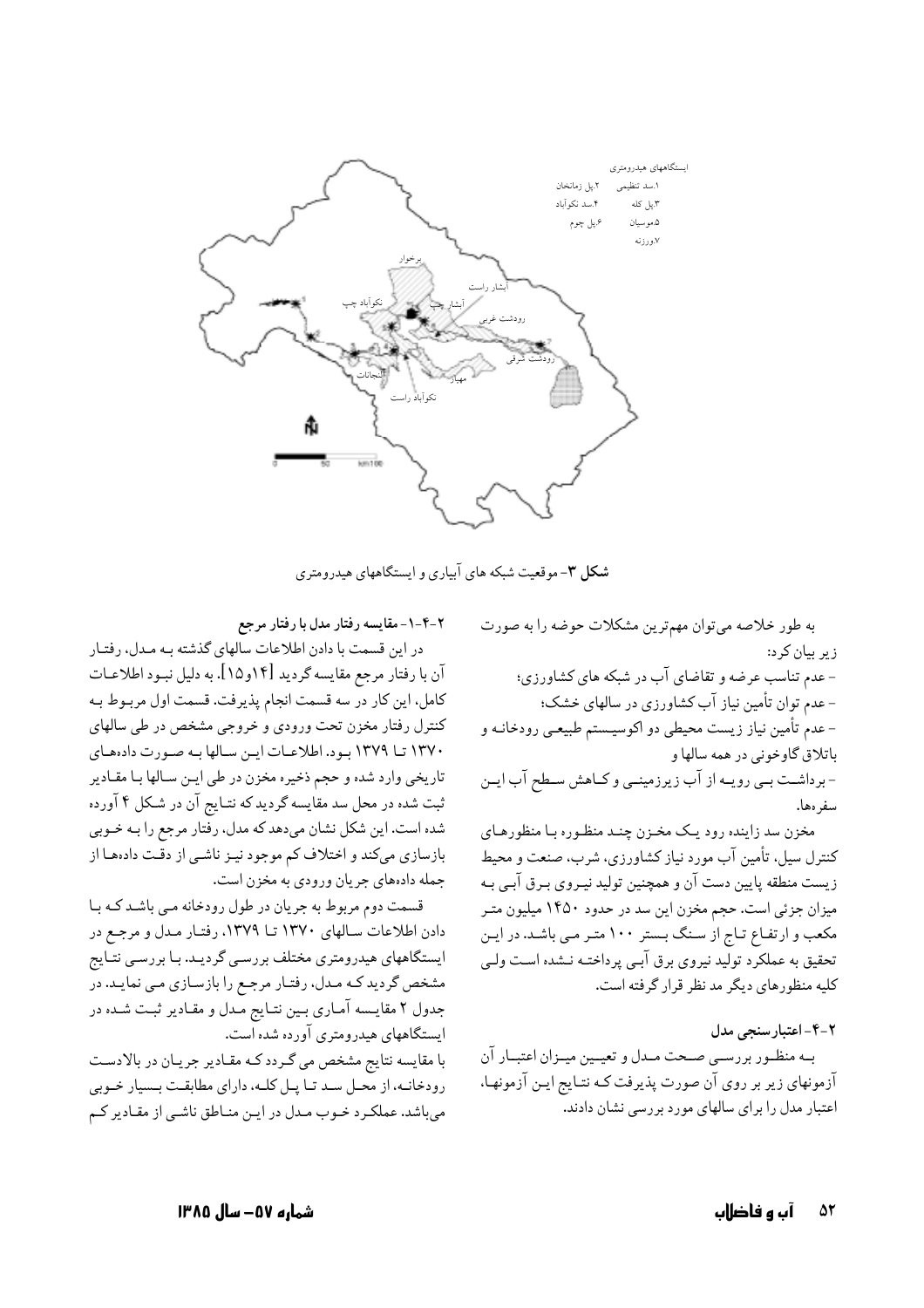

| . →                  | $\sim$<br>--<br>. | $\tilde{\phantom{a}}$<br><u>.</u><br>$\bullet$ | ---         |
|----------------------|-------------------|------------------------------------------------|-------------|
| قدرمطلق تفاضلات(MCM) | RMSE (MCM)        | $R^2$                                          | استگاه      |
|                      | ٣                 | $\cdot$ /9 $\wedge$                            | پل زمانخان  |
|                      | ۱۵                | $\cdot$ /9 $\wedge$                            | پل کله      |
|                      | 23                | $\cdot/\lambda f$                              | سد نکو آباد |

 $\tau\tau$ 

٢٨

جدول ۲- مقایسه آماری بین داده های ماهانه جریان شبیه سازی شده و مشاهداتی در ایستگاههای هیدرومتری

آبگیری به منظور آبیاری کشاورزی است. در محدوده پل کله تا سـد انحرافي نکوآباد با وجود آبگيري بسيار بالاي بخش کـشاورزي (در حدود ۸۰۰ میلیون متر مکعب در سال)، عملکرد مـدل قابـل قبـول مى باشد.

پل چوم

ورزنه

 $\cdot$  /  $\vee$   $\vee$ 

 $.79.$ 

بررسیهای اولیه، پایین بودن دقت مدل در بازه انتهایی رودخانـه از پل چوم تا ورزنه را نشان می دهد. در این بازه رودخانـه، مقـادیر جریان شبیهسازی شده، بزرگتر از دادههای مشاهده شده می باشد. در این بخـشها برداشـت آب از رودخانـه بـدون هـیچ کنترلـی صـورت میگیرد و تا زمانی که آب در رودخانه موجود باشد، استحصال از آن توسط كشاورزان با انحراف آب انجام مي پذيرد.

قـسمت سـوم اعتبـار سـنجي مربـوط بـه آب زيرزمينـي اسـت. اطلاعـات مربـوط بـه عمـق سـطح آب زيرزمينـي تنهـا در سـالهاي ١٣٧٥ تا ١٣٧٩ موجـود مـي باشـد. مقايـسه بـين عمـق سـطح آب زیرزمینی در این دوره نشان از بازسازی رفتار سطح آب زیرزمینـی توسط مدل دارد.

آزمونهای بسیار دیگری از جمله سنجش حساسیت مدل به ضرایب آب برگشتبی به رودخانه، زمان تأخیر تـراوش آب بـه سـفره آب زیرزمینی و ضریب نفوذ آب آبیـاری و نیـز آزمونهـای شـرایط

حدي، شامل آزمون ورودي صفر به مخزن، رهاسازي صفر از مخزن. سطح زيركشت بينهايت، نياز صفر و حجم اوليه صفر مخزن، به مـدل اعمال گردید که نتایج آن در مرجع [۱۶] آورده شده است.

۱۶

 $\mathsf{r}$ .

نتايج تمامي آزمونهاي ذكر شده مطـابق انتظـار بـوده و نـشان از اعتبار مدل برای اهداف مـورد نظـر دارد. البتـه در مـورد حـساسيت مدل به ضریب نفـوذ آب آبیـاری ذکـر ایـن نکتـه ضـروری بـه نظـر میرسد که به منظور بالاتر بردن اعتماد به نتایج، لازم است صحت این ضرایب مورد بررسی بیشتر قرار گیرد.

۳- سیاست بهرهبرداری

سیاست بهره برداری، استفاده تلفیقی از آب سطحی و زیرزمینی است. در هر زمـان و بـرای هـر شـبکه آبيـاری از روی مقـادير نيـاز سالانه کشاورزی، میزان آب قابل برگشت از آبیـاری بـه سـفره آب زیرزمینی و همچنین ذخیره آب زیرزمینـی در محـدوده دشـت دربـر گيرنــده شــبكه مــذكور، ضــريب تخــصيص آب ســطحي تعيــين مىگردد.در واقع، ايـن ضـريب تخـصيص متناسـب بـا ذخيـره آب زیرزمینی است و در صورت کـاهش ذخیـره آن در محـدوده دشـت مورد نظر، ضريب تخصيص افزايش مي يابد تا در جهت جبران افت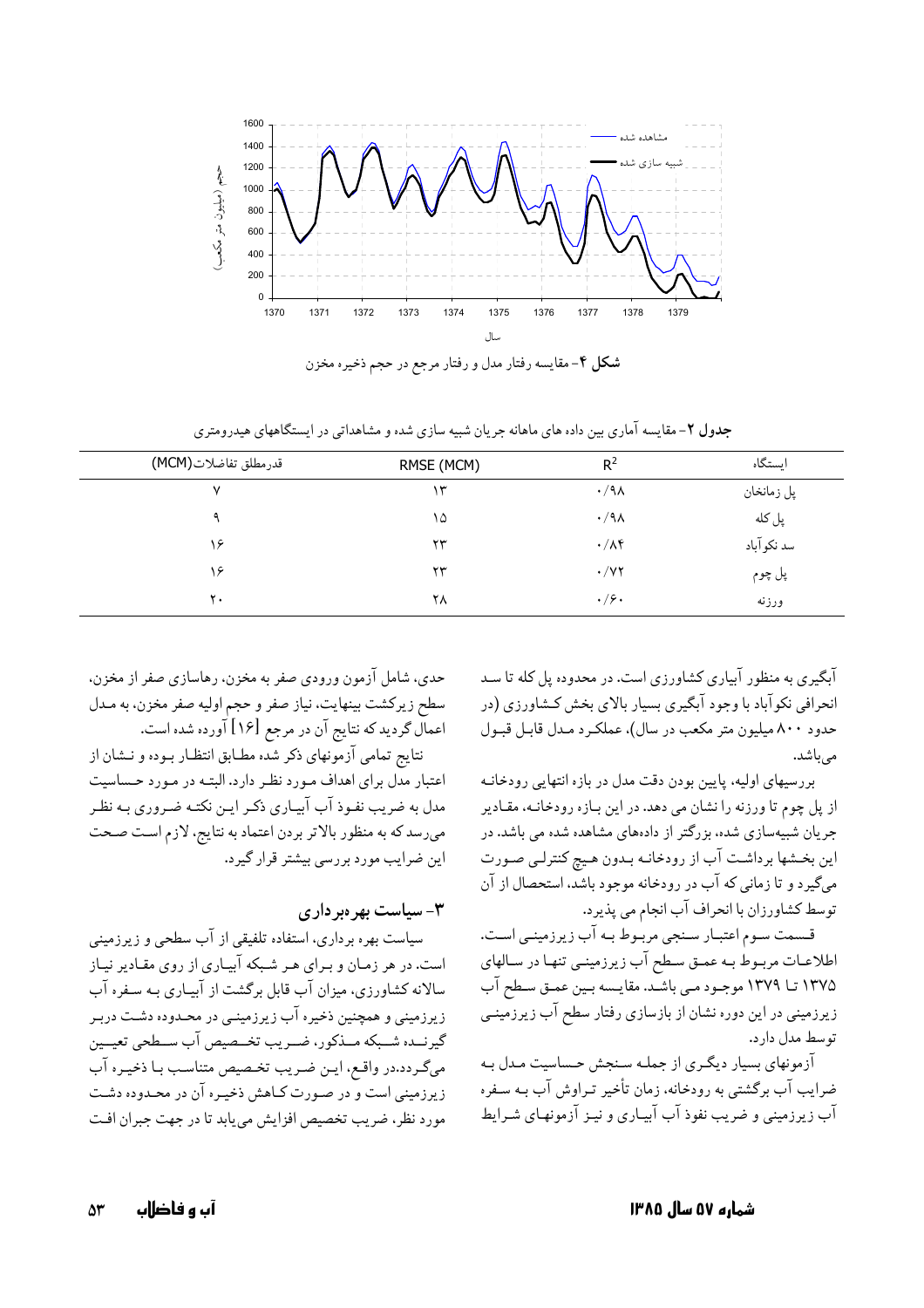سطح آب عمل نماید. در اینجا از حلقه های منفـی در ایجـاد تعـادل در سطح آب زیرزمینی استفاده شده است.

در مورد مخزن سد زاینده رود، قاعـده بهـره بـرداری اسـتاندارد <sup>۱</sup> اجرا مي گردد. البته براي بهره برداري از مخزن، پارامترهـاي حـداقل حجم بهرهبرداري و حداكثر ميزان جريان رهاشـده از مخـزن تعريـف شده است. همچنـین بـا اعمـال قیـودي، مخـزن سـد ملـزم بـه تـأمین نیازهای شرب و صنعت گردیده است که مستلزم وجود ذخیره کـافي در مخزن و(يا) جريان ورودي به درياچه سد است.

در مورد آب زیرزمینی باید گفت به علت الـزام بـه تـأمین کلیـه نیازهای بخش کشاورزی، کمبود آب هر شبکه پس از تخصیص آب سطحی، از آب زیرزمینی در محدوده دشت در بر گیرنده شبکه مـورد نظر برداشت مي گردد.

نتايج حاصل از اجـراي ايــن سياسـت و تـأثير آن بـر سـطح آب زیرزمینی در ادامه آمده است. شکل ۵ حجم ذخیره مخزن سد و حجم جریان خروجی از سد را در طول سالهای ۱۳۶۹ تا ۱۳۷۹ نشان میدهد. همان طور که مشاهده می شود، ذخیره مخزن سد هیچ گاه بـه کمتر از ۷۰۰ میلیون مترمکعب نرسیده است و این امر میتواند موجب اطمینـان خـاطر بهـره بـرداران از توانـایی تـأمین نیازهـای ضروري در فصول كم آب باشد.

با توجه به اینکه فرض اساسی در این تحقیـق، تـأمین کلیـه نیـاز کشاورزی است، تغییـرات سـطح آب زیرزمینـی بـه عنـوان معیـار بررسی کارآیی سیاست اعمال شده و تـأثیر سـناریوهای مختلـف در نظر گرفته شده است. سطح آب زیرزمینـی در سـه دشـت کوهپایـه-سگزی، مهیار و برخـوار افـزایش یافتـه و در دو دشـت لنجانـات و نجفآباد در طول این دوره پس از افزایش و کاهش، تقریباً در تـراز اولیه ثابت مانده است. این امر نشانگر این مطلب است که در حوضه زاینده رود با اتخاذ تصمیمهای مناسب در مورد بهـره بـرداری از مخزن سد و نیز در مورد نحوه تخصیص آب سـطحي و اسـتفاده از آبهای زیرزمینی، میتوان در حفظ ذخـایر آب زیرزمینـی همگـام بـا تأمین نیازها گامهای مؤثرتری برداشت. در شکل ۶ تغییـرات سـطح آب زیرزمینی در محدوده دو دشت نجـف آبـاد و کوهپایـه- سـگزی نشان داده شده است.

در اين نوع بهره برداري، جريان ورودي به بـاتلاق گـاوخوني در تمام ماهها به جز در چند مورد، برابر ۱۲/۵ میلیون مترمکعب بـوده است. در واقع جريان ورودي مطلوب باتلاق در كل زمان مورد نظر تأمین شـده اسـت. شـكل ۷ جريـان ورودي بـه بـاتلاق گـاوخوني را تحت تاًثیر سیاست ذکر شده از سال ۱۳۶۹ تا ۱۳۷۹ نشان مىدھد.

#### ۴- بررسي چند سناريو ۴-۱-افزایش راندمان آبیاری

در این قسمت تأثیر افزایش راندمان آبیاری بر تغییـر تـراز آب زیرزمینی مورد بررسی قـرار گرفت. بـا افـزایش رانـدمان آبیـاری، ضریب برگشت آب به رودخانه و همچنین ضریب نفوذ آب به زمین کاهش می یابد. این کار در دو بخش انجام گرفته است: در بخش اول تأثیر افزایش راندمان آبیاری کلیه شـبکههـا بررسـی گردیـد، بـه این صورت که راندمان کلیه شبکه ها به صورت همزمان و بـه یـک میزان افزایش داده شد. نتایج حاصل تنها در دشت کوهپایه- سگزی در شکل ۸ آورده شده است. همان طور که مشاهده میگردد افـزایش راندمان آبیاری می تواند باعث کـاهش عمـق سـطح آب زیرزمینـی گردد. البته در دشت مهیار به علت اینکه تغذیـه بلنـد مـدت شـبکه از بارندگی، نسبت به تغذیه شبکه از نفـوذ آب آبیـاری کمتـر اسـت، بـا وجود کاهش میزان آبیاری و نیز کاهش ضریب نفوذ آن به زمـین بـه علت کـاهش برداشـتها، سـطح آب زيرزمينـي همچنـان افـت داشـته است.

شکل ۸ نشان میدهد که هـر چـه رانـدمان آبيـاري افـزايش مـي یابد، منحنیها به هم نزدیکتر میشوند. بـا دقت در رونـد حرکتـی منحنیها، راندمان آبیاری ۵۵ درصد را میتوان بـه صـورت تقریبـی یک راندمان مناسب برای شبکههای مزبور در نظرگرفت. البتـه تنهـا با توجه به این معیارها نمی توان راندمان مناسب آبیاری یک شـبکه آبیاری را تعیین نمـود و مـسائل مربـوط بـه بهـرهوری آب<sup>۲</sup> یکـی از مهمترین معیارهایی است که باید در تصمیم گیریها مـورد نظـر قـرار گير د.

نتایج نشان داد که با افزایش راندمان آبیاری، جریان رسـیده بـه باتلاق گاوخونی افزایش می یابد. البتـه بایـد توجـه داشـت كـه ايـن میزان جریان، کل جریان رسیده به ایستگاه ورزنه نیست، زیرا اضافه جریان بیش از ۱۲/۵ میلیون مترمکعب رسیده به ایستگاه ورزنـه بـه منظـور کـشاورزی شـبکه هـای سـنتی اطـراف ایـستگاه برداشـت می گر دد.

در بخش دوم تأثير افزايش راندمان منطقـه اي بـا تقـسيم بنـدي شبکه های حوضه به سـه منطقـه بـه شـرح زیـر، مـورد بررسـی قـرار گ فت:

١. شبكه هاي بالادست (لنجانات و نكو آباد) ۲. شبکه های میانی (مهیار و برخوار) ۳. شبکه های پایین دست (آبشار و رودشت) با افزایش راندمان کشاورزی در بالادست حوضه تا ۵۵ درصد. سطح آب زیرزمینی در تمامی دشتها افزایش یافتـه اسـت. میـانگین

<sup>&</sup>lt;sup>1</sup> Standard Operating Policy

 $2$  Water Productivity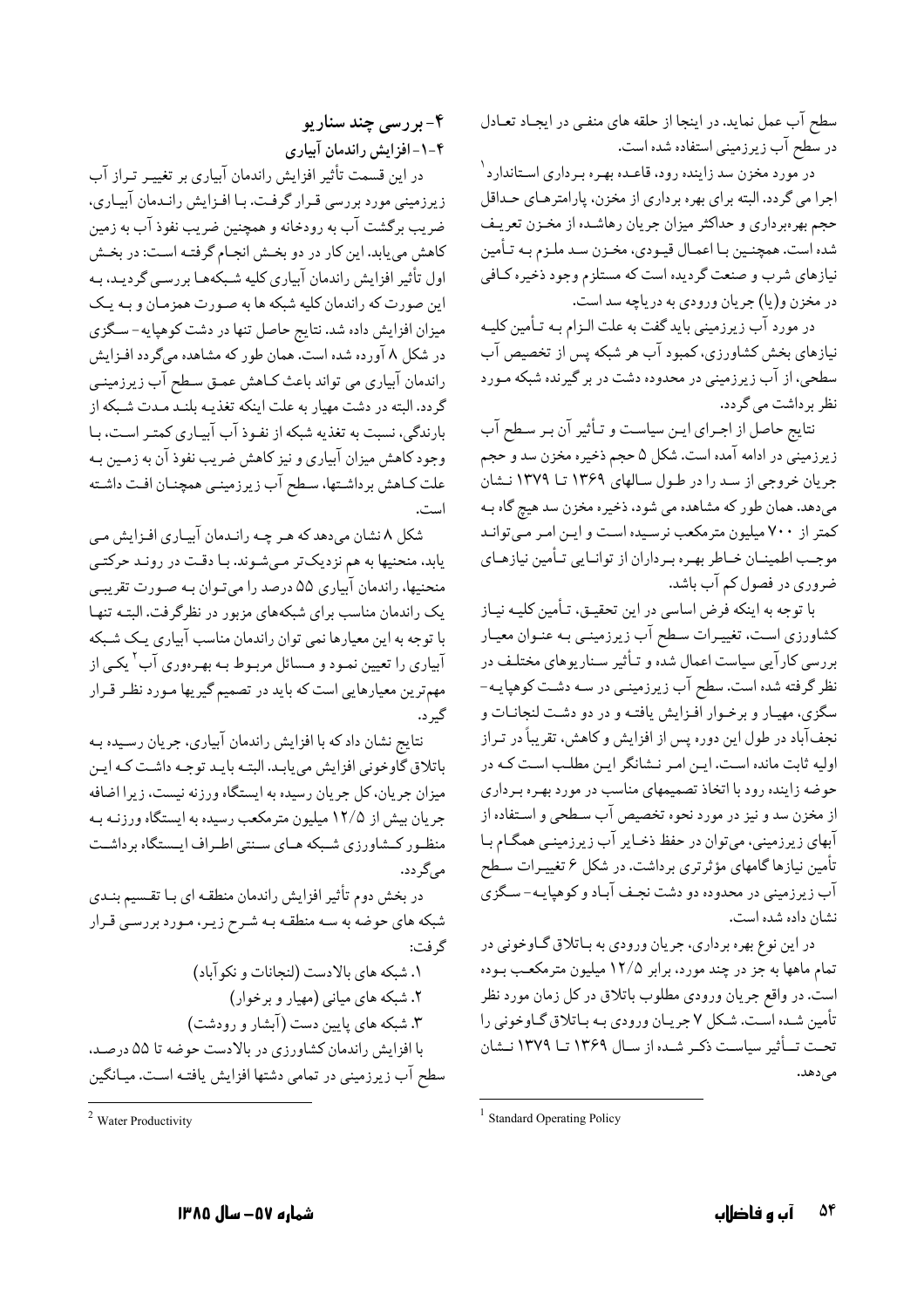

شکل ۵- حجم ذخیره مخزن سد و میزان جریان رهاسازی شده تحت تأثیر سیاست پیشنهادی



20 حجم جريان (ميليون مترمكعب)  $16$  $12$  $\overline{\mathbf{8}}$  $\overline{4}$  $\mathbf 0$  . 1369 1370 1371 1372 1373 1374 1375 1376 1377 1378 1379 زمان (ماه)



شکل ۷- جریان ورودی به باتلاق گاوخونی تحت تأثیر سیاست پیشنهادی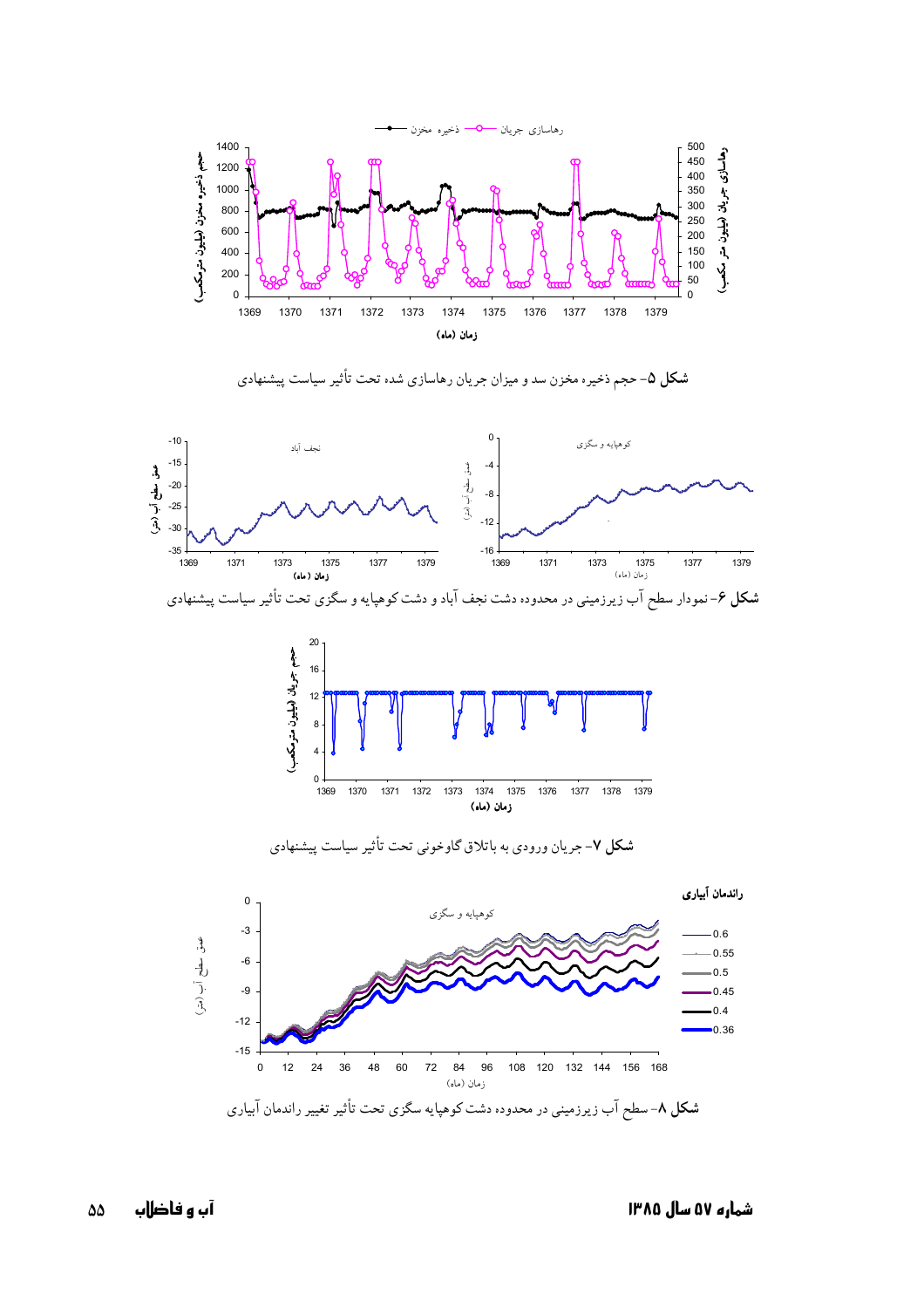ایسن تغییمرات برابمر ۰/۱۲، ۰/۱۲، ۰/۳۸، ۰/۲۵ و ۰/۲ متمر در سال به ترتیب در دشـتهای نجـف آبـاد، مهیـار، لنجانـات، برخـوار و کوهپایه- سگزی میباشد. همان طوری کـه از ایـن اعـداد مـشخص است، افزایش راندمان این شبکه ها، بیشتر باعث بـالا آمـدن سـطح آب در دشتهای متنـاظر آنهـاگـشته اسـت. ایـن در حـالی اسـت کـه افزایش راندمان کشاورزی در شبکه های میانی تغییر بسیار ناچیزی در سطح آب زیرزمینی دشتها ایجاد نموده است. همچنـین در حالـت افزایش راندمان شبکههای پایین دست حوضـه، تغییـر ۰/۳۵ متـری در سطح آب زیرزمینی در دشت کوهپایـه- سـگزی کـه شـبکه هـای مزبور را دربر گرفتـه اسـت ايجـاد مـي گـردد و تغييـرات سـطح آب زیرزمینی در دشتهای دیگر ناچیز است.

در نگاه اول چنین به نظر مـی رسـد کـه تغییـرات رانـدمان بایـد تأثیر زیادی بر سطح آب زیرزمینی دشتهای مختلف ایجاد نماید.

ولی باید به این نکتـه توجـه نمـود کـه بـا افـزایش رانـدمان، آب برگشتی به رودخانه و همچنین نفوذ آب به زمـین نیـز دچـار کـاهش چشمگیري مي شود. همچنين با توجه به تعريـف ضـرايب تخـصيص آب سطحــي، همزمان باكاهش ضرايب برگـشت آب بـه رودخانـه، میزان آب مجاز قابل برداشت شبکه های مختلف کاهش مـی یابـد و آب بیشتری به انتهای رودخانه (ایستگاه ورزنه) می رسد که پــس از کسر نیاز باتلاق گاوخونی، بقیـه بـه منظـور کـشاورزي شـبکه هـاي سنتی برداشت میگردد. این کاهش برداشت از رودخانه، باعث افت سطح آب زیرزمینی می شود.

۴-۲- تغییر در تخصیص آب سطحی

با توجه بـه برگـشت درصـدي از برداشـتهاي آب بـه رودخانـه، سناریو بعـدي تغييـر تخـصيص آب سـطحي در قـسمت بالادسـت منطقه (شبکههای لنجانات و نکوآباد) و بررسی تأثیر ایـن تغییـر بـر سطح آب زیرزمینی در محدوده دشتهای مختلف و میزان آب رسیده به باتلاق گاوخونی، میباشد. میـزان تخـصیص آب بـه شـبکه هـای مذكور تا ۵۰ درصد افزايش داده شده است. نتـايج حاصـل فقـط بـه صـورت میـزان تغییـر متوسـط سـالانه در سـطح آب زیرزمینـی در محدوده دشتهای مختلف در جدول ۳ آورده شده است. همـان طـور که مشاهده میگردد با اعمال تغییر ذکر شده، سطح آب زیرزمینی در محدوده دشتهاي نجف آبـاد و لنجانـات افـزايش چــشمگيري داشـته است. در محـدوده مهيـار، سـطح آب زيرزمينـي تغييـر محـسوسي نداشـته اسـت، ولـي بـه دليـل اينكـه برداشـت آب بـراي انتقـال بـه

شبکههای آبیاری برخـوار و نکوآبـاد در یـک محـل (سـد نکوآبـاد) صورت ميگيرد، افزايش تخصيص شبكه آبياري نكوآباد تأثير قابـل توجهي بر روي برداشت شبكه برخوار گذاشته و باعث افت سطح آب زیرزمینی در محدوده این دشت شده است. در دشـت کوهپایـه-ّ سگزی تغییر قابـل ملاحظـه ای در سـطح آب زیرزمینـی بـه دسـت نیامده است. میـانگین ماهانـه جریـان ورودي بـه بـاتلاق گـاوخوني تحت تـأثير ايـن تغييـرات از ٩/٧۶ بـه ٩/١٣ ميليـون مترمكعـب كاهش داشته كه با توجـه بـه بـالا بـودن ورودي، ايـن كـاهش تـأثير چندانی در اکوسیستم منطقه ندارد. ۴-۳-افق آینده

در این قسمت شرایط مختلف توسعه عرضـه و تقاضـای آب در حوضه، با تکیه بر بررسی شرایط بهره برداری از مخزن سـد و آبهـای زیرزمینی و در طول ۱۷ سال (۱۳۸۴ تا ۱۴۰۰) بررسی می گردد. در این قسمت فرض بر این است کـه در خـلال ایـن سـالها جریـان زيرحوضه هـاي بالادسـت، همـان جريـان آنهـا در طـول سـالهاي ١٣٨٣-١٣۶٧ ياشد.

طرحهای توسعه منابع آب حوضه، شامل دو طرح مهم می باشد: طرح انتقال آب از زیرحوّضه دز به وسیله تونل چشمه لنگـان کــه در خرداد ۱۳۸۴ افتتاح گردید و انتظار مهیرود میـانگین آورد جریـان سالانه ای برابر ۱۵۰ میلیون متـر مکعـب را بـه همـراه داشـته باشـد. همچنین طرح تونل شماره ۳کوهرنگ پتانسیل آورد متوسط سـالانه برابر ۲۸۰ میلیون مترمکعب دارد که البته این میزان به حجم جریان انتقالی فعلی از حوضه کوهرنگ اضافه نمی گردد؛ زیـرا بـا توجـه بـه انتقال فعلي جريان، كل جريان زيرحوضه كوهرنگ جوابگـوي ايـن افزایش نیست. به این منظور ۲۰ درصد از جریان زیرحوضه کوهرنگ به عنوان جریان تونل شماره ۳ در نظر گرفته مـي شـود کـه در مجموع ۹۲ درصد آب زیرحوضه کوهرنگ به حوضه زاینـده رود انتقال خواهد يافت.

توسعه نیازها در دوحالت نرمال یا عادی (بر اساس برنامهریـزی و پیش بینیهای فعلی) و حالت بدبینانـه مـورد بررسـی قـرار گرفتـه است. در حالت عادي، سرانه مصرف آب شهري ۲۰۰ ليتـر در روز و در طول دوره ثابت در نظر گرفته شده ولی در حالت بدبینانـه فـرض بر این است که سرانه مصرف تـا سـال ۱۴۰۰ بـه ۲۵۰ لیتـر در روز افزایش یابد، همچنین رشد صنعت در حالت اول ۱/۵ درصد در سال (در حدود رشد فعلي صنعت در حوضه) و در حالت دوم ٢/٥

جدول ۳- میزان تغییر سالانه در سطح آب زیرزمینی، تحت تأثیر افزایش ۵۰ درصدی تخصیص آب سطحی در بالادست حوضه

|     |                                                                                                                                                                                                                                                                                                                               |                   |                      | دشت                        |
|-----|-------------------------------------------------------------------------------------------------------------------------------------------------------------------------------------------------------------------------------------------------------------------------------------------------------------------------------|-------------------|----------------------|----------------------------|
| .79 | $\cdot$ / $\cdot$ / $\cdot$ / $\cdot$ / $\cdot$ / $\cdot$ / $\cdot$ / $\cdot$ / $\cdot$ / $\cdot$ / $\cdot$ / $\cdot$ / $\cdot$ / $\cdot$ / $\cdot$ / $\cdot$ / $\cdot$ / $\cdot$ / $\cdot$ / $\cdot$ / $\cdot$ / $\cdot$ / $\cdot$ / $\cdot$ / $\cdot$ / $\cdot$ / $\cdot$ / $\cdot$ / $\cdot$ / $\cdot$ / $\cdot$ / $\cdot$ | $-\cdot/1$ $\vee$ | $-\cdot$ / $\cdot$ \ | تغییر سطح اَب (متر در سال) |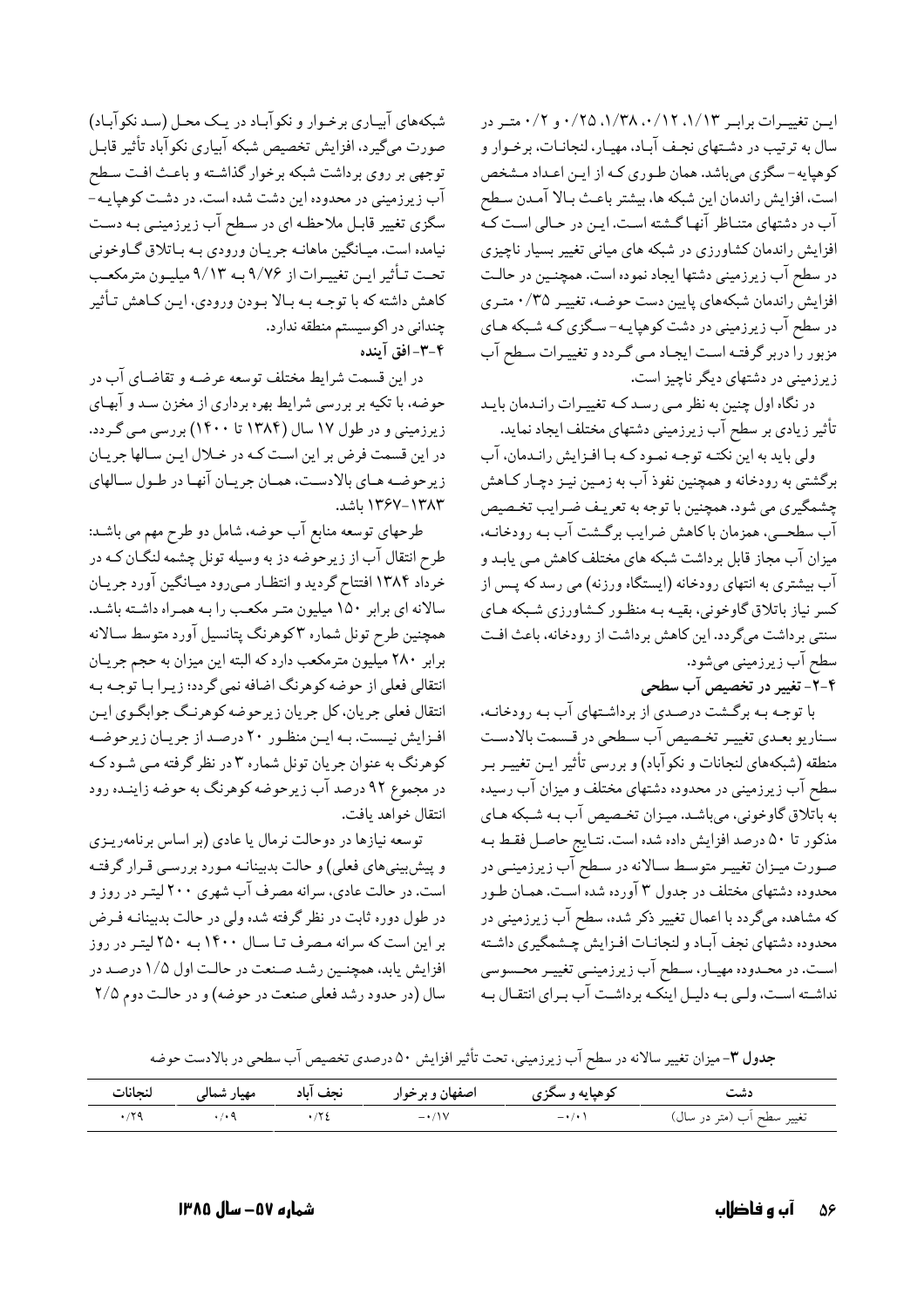| سال ۱۴۰۰       |             | سال ١٣٩٠                 |             | سال ۱۳۸۴       | نوع مصرف          |
|----------------|-------------|--------------------------|-------------|----------------|-------------------|
| شرايط بدبينانه | شرايط نرمال | شرايط بدبينانه           | شرايط نرمال |                |                   |
| ۴۵۸            | ۳۶.         | $\mathbf{r} \cdot \cdot$ | ۲۷۵         | $\mathbf{y}$ . | آب شرب طرح اصفهان |
| ۲۲۵            | ۱۸۰         | ۱۷۶                      | ۱۵۵         | ۱۴۰            | نياز صنعت حوضه    |
| ۱۲۱            | ۹۳          | ٩.                       | ۸۰          | ۵٣             | انتقال به يزد     |
| ۶۹             | ۵٣          | ۵۱                       | ۴۵          | ۲۲             | انتقال به کاشان   |
| ۲۴             | ۱۹          | ۱۸                       | ۱۶          |                | انتقال به شهركرد  |
| <b>ARY</b>     | ۶۹۵         | ۶۳۵                      | ۵۷۱         | ۴۴۵            | کل                |

جدول ۴- شرایط توسعه نیازهای شرب، صنعت و انتقال بین حوضهای در حوضه زاینده رود (میلیون مترمکعب)

جدول ۵- مقايسه سطح زيركشت فعلى و قابل افزايش تا سال ۱۴۰۰ (هكتار)

| مجموع             | رودشت                              | آبشار                       | مهيار                  | برخوار                       | لنجانات                 | نكوآباد                       | شبکه آبیاری            |                  |
|-------------------|------------------------------------|-----------------------------|------------------------|------------------------------|-------------------------|-------------------------------|------------------------|------------------|
| 999               | $Y \rightarrow 0$                  | 194.                        | $YY \cdot \cdot$       | $1V \cdots$                  | $10V \cdot \cdot$       | $Y^{\varphi}\wedge\cdot\cdot$ | فعلبى                  | گندم و جو        |
| 1199              | $rr \cdots$                        | $Y \cdot \cdot \cdot \cdot$ | 5.6                    | $Y \wedge \cdot \cdot \cdot$ | $10V \cdot \cdot$       | $Y^{\varphi}\wedge\cdot\cdot$ | اً ينده (شرايط نرمال)  |                  |
| 1199              | $rr \cdots$                        | $Y \cdot \cdot \cdot \cdot$ | 5.6                    | $Y \wedge \cdot \cdot \cdot$ | $10V \cdot \cdot$       | $Y^{\varphi}\wedge\cdot\cdot$ | أينده (شرايط بدبينانه) |                  |
| $1VQ \cdot \cdot$ |                                    |                             |                        |                              | $\gamma_0 \cdots$       | 10                            | فعلبى                  | برنج             |
| YY9.              |                                    |                             |                        |                              | $rr \cdot \cdot$        | 194                           | آينده (شرايط نرمال)    |                  |
| 197               |                                    |                             |                        |                              | $Y\hat{z}$ .            | 199                           | أينده (شرايط بدبينانه) |                  |
| Y1Y9YY            | 30009                              | ۲۹۴۰۹                       | V19.                   | 7990.                        | 28829                   | $\lambda\lambda$ ۴۹ $\lambda$ | فعلى                   | كل كشت           |
| 749.47            | 48908                              | $rr \cdot q$                | 1119.                  | TVPQ.                        | <b>TVOT9</b>            | 97191                         | آينده (شرايط نرمال)    |                  |
| 740847            | 48908                              | $rr \cdot q$                | 1119.                  | TVPQ.                        | <b>78VY9</b>            | 9.191                         | أينده (شرايط بدبينانه) |                  |
| 19/               | $\mathsf{r}\mathsf{y}\mathsf{y}$ . | 17/7                        | $\Delta\Delta/\hat{r}$ | 41/T                         | $\mathbf{r}/\mathbf{r}$ | $\Delta/$                     | أينده (شرايط نرمال)    | قابلیت افزایش کل |
| $\frac{14}{\pi}$  | $\mathsf{r}\mathsf{y}\mathsf{y}$ . | 17/7                        | $\Delta\Delta/\hat{r}$ | 41/7                         | $\cdot/$                | $1/\Lambda$                   | أينده (شرايط بدبينانه) | (در صد)          |

درصد (رشد سریع) در نظر گرفته شده است. میـزان نیـاز بخـشهای مختلف در جدول ۴ آورده شده است.

با توجه بـه مـوارد ذكـر شـده بـه عنـوان توسـعه منـابع و نيازهـا، قابلیت افزایش سطح زیرکشت کشاورزی با اعمال محدودیت هایی نظیر جلوگیری از افت سطح آب زیرزمینی در دوره زمانی (مقایسه ابتدا و انتهای دوره) و نیز حداکثر سطح قابل کشت هر کدام از شبکه های آبیاری و تأمین کامل تمامی نیازها مورد بررسـی قـرار گرفـت. نتایج حاصل در دوحالت شرایط نرمال و بدبینانه و قابلیت افـزایش نیازهای شرب، صنعت و انتقال بـین حوضـه ای در جـدول ۵ آورده شده است. همانطور که مشاهده میگردد، تفـاوت سـطح زیرکـشت قابل افزایش کل منطقه در دو حالت ذکر شده، حدود ۱/۶ درصد (۳۴۰۰ هکتار) میباشد.

# ۵- نتيجهگير ي

این تحقیق نشان داد با اتخاذ تصمیم مناسب در بهـره بـرداری از مخزن سد زاینده رود و تخصیص دقیق تـر و بـه انـدازه آب سـطحی بین شبکه های آبیاری مختلف می تـوان عـلاوه بـر توسـعه و تـأمین نیـاز آب کــشاورزي، از افــت ســطح آب زيرزمينــي حوضــه نيــز جلوگیری نمود. سیاست بهره برداری معرفی شده روشی سـاده بـرای استفاده تلفیقی از آب سطحی و زیرزمینـی اسـت. در صـورتی کـه تعیین میزان تخصیص آب سطحی به هر شـبکه آبیـاری تحـت تـأثیر میزان نیاز کلیـه شـبکه هـا و قابلیـت تـأمین آب توسـط سـفره آب زیرزمینـی در محـدوده دشـتهای مختلـف باشـد، مـیتـوان میـزان تخصیص مناسب شبکه ها را به منظور جلوگیری از افت سطح آب زیرزمینی به دست آورد.